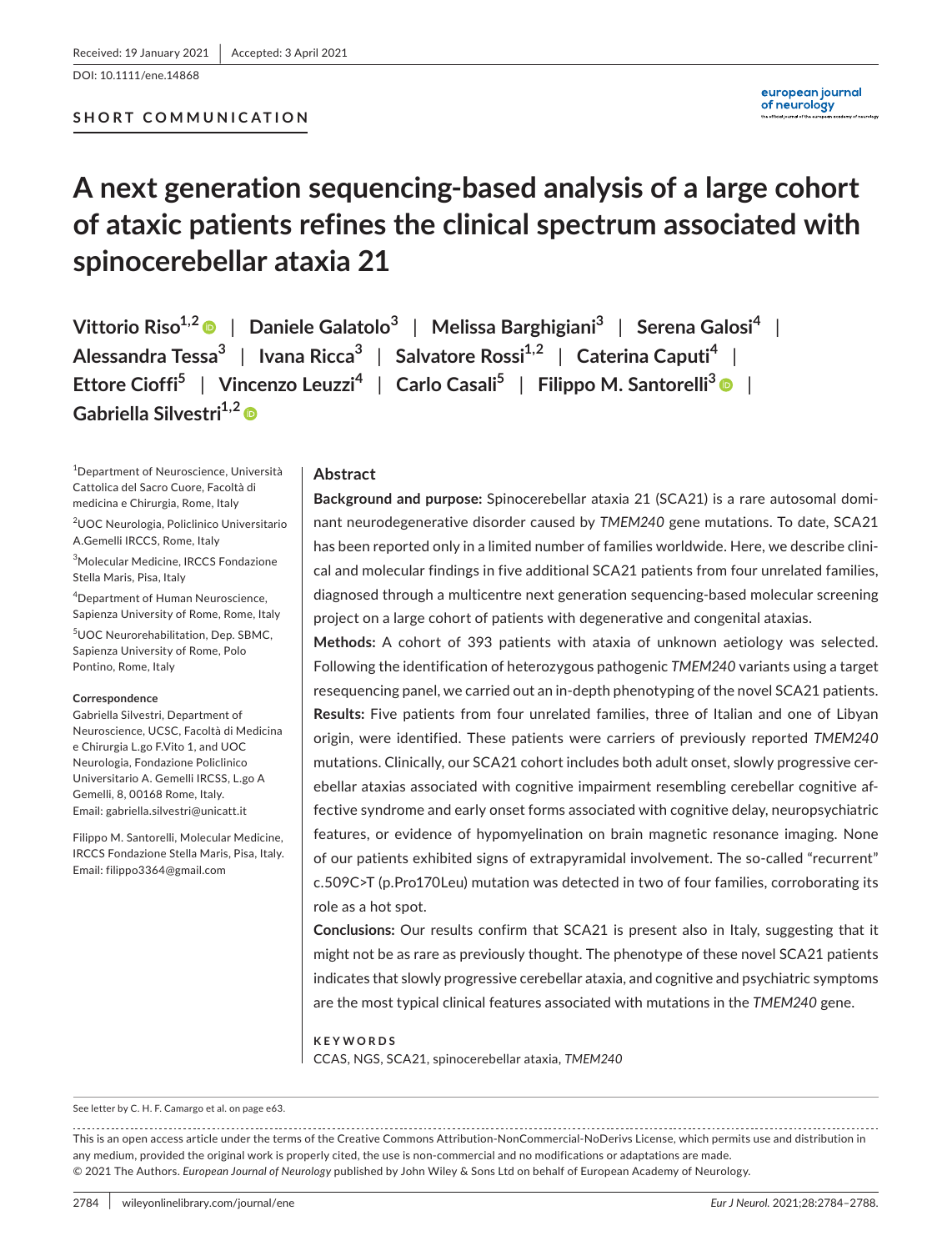### **INTRODUCTION**

Autosomal dominant spinocerebellar ataxias (SCAs) are rare neurodegenerative disorders, clinically manifesting with the core features of slowly progressive gait instability, limb incoordination, and cerebellar dysarthria. Up to 48 distinct causative SCA genes have been identified so far [1,2] repeat expansions are a major aetiology of SCA, accounting for about 60% of cases, and conventional mutations are reported in 3%–6%, so a significant number of cases still remain undiagnosed [3].

Recently, the large-scale application of next generation sequencing (NGS) diagnostic approaches has improved both the molecular and phenotypic characterisation of SCAs [2]. In this regard, mutations in the transmembrane 240 *(TMEM240*) gene have recently been associated with SCA type 21 (SCA21) [4].

So far, only 13 unrelated SCA21 families have been reported [4– 7], diagnosed mostly through NGS-based targeted multigene panel (TRP) screening. A recurrent mutation (c.509C>T; p. Pro170Leu) was detected in seven of 13 families, with no evidence of a common ancestor origin. The emerging phenotype in SCA21 includes a slowly progressive cerebellar ataxia, often associated with cognitive impairment and parkinsonism, and in some cases associated with hyperkinetic movement disorders [7].

Here, we report the results of a collaborative study, based on NGS-TRP molecular screening of a large SCA cohort that has allowed us to identify four additional SCA21 families and gather further information on its clinical manifestations.

#### **METHODS**

The study was carried out in line with the principles of the Declaration of Helsinki, and ethical approval was obtained at all three participating centres (Fondazione Policlinico Universitario A. Gemelli IRCCS, Università la Sapienza, and IRCCS Fondazione Stella Maris, Italy). We enrolled 393 subjects (326 sporadic, 67 familial) who were examined at movement disorders specialist centres and diagnosed with degenerative SCA, after ruling out other acquired aetiologies. Except for one proband coming from North Africa, two Brazilian siblings with Italian step-parents, and one patient from Peru, all the other patients were of Italian origin. These patients tested negative for pathological repeat expansions at Friedreich's ataxia (FRDA), SCA 1, 2, 3, 6, 7, 17, and Fragile X -tremor ataxia syndrome (FXTAS) loci. All patients gave their informed consent to participate to the study.

The annual disease progression rate was estimated as (Scale for the Assessment and Rating of Ataxia [SARA] score at the last examination – SARA score at the first examination)/years of follow-up. In adult patients, the neuropsychological examination included Mini-Mental State Examination and a test battery exploring in detail all cognitive domains [8].

DNA samples were analysed at the neurogenetic laboratory of the IRCCS Fondazione Stella Maris (Pisa) through a TRP methodology (SureSelect, Agilent) that includes 273 genes related to

hereditary ataxias using an Illumina NextSeq500 platform, previously described [9]. The Ingenuity Variant Analysis suite (QIAGEN) was used for variant annotation according to an in-house validated pipeline; the impact of mutations on *TMEM240* was determined in silico using 11 prediction tools [10]. Gene variants were confirmed by Sanger sequencing, followed by segregation studies whenever possible and by an in-depth phenotyping of the five identified carriers of pathogenic variants in *TMEM240*.

Apart from patients with SCA21 mutations herein described, in this cohort we also identified cases presenting with SCA14 (manuscript in preparation), SCA15, SCA5, SCA19, SCA28, and SCA48 [11] mutations.

## **RESULTS**

Demographic, clinical, and neuroimaging characteristics of the SCA21 patients diagnosed in this study are summarised in Table 1. Figure 1 illustrates their pedigrees.

The index case of Family A (Patient 1) is a Libyan 80-year-old male who developed progressive gait ataxia and speech problems during his 60s, later complicated by mild signs of cognitive impairment. His first neurological examination, at the age of 74 years, showed slurred speech, moderate trunk and limb ataxia (SARA score = 15), and a gaze-evoked nystagmus. Clinical revaluation 4 years later documented a mild progression of ataxic symptoms (SARA score = 18, annual progression rate = 0.6 points/year).

His 45-year-old son (Family A, Patient 2) referred for mild gait imbalance and rapid eye movement sleep behaviour disorder, both started around 40 years of age. His examination showed very mild cerebellar signs (SARA score = 6.5) together with slight upper limb postural tremor and mild executive and verbal cognitive impairment.

Patient 3 (Family B), was reported to have strabismus, mild hand tremor, and clumsiness causing frequent falls when he was a child, with a subsequent progressive improvement of symptoms during adolescence. In his 30s, he noticed progressive gait difficulties. Clinical examination at the age of 45 years showed cerebellar ataxia and postural upper limb tremor. After a 7-year follow-up, a progression in SARA score from 10 to 23 (1.8 points/year) was documented.

Patient 4 (Family C) is a 13-year-old boy who presented at the age of 3 years with clumsiness. A first neurological examination at 6 years showed mild gait and limb ataxia (SARA score = 5) and mild intellectual disability (global intelligence quotient score = 65); at the age of 13 years, his SARA score was 6 (0.16 points/year).

The earliest onset of symptoms occurred in Patient 5 (Family D), a 7-year-old child born of unrelated healthy parents, with a global developmental delay (trunk control at 12 months, walking at 24 months, and first words by 18 months). By 1 year of age, he showed truncal ataxia, dysmetria, and intention tremor. During the following 4 years, his motor functioning progressively improved and his clinical picture was dominated by anxiety, hyperactivity, attention problems, irritability, and impulse control disorder. His last examination, at the age of 7 years (Video S1), showed a prominent ocular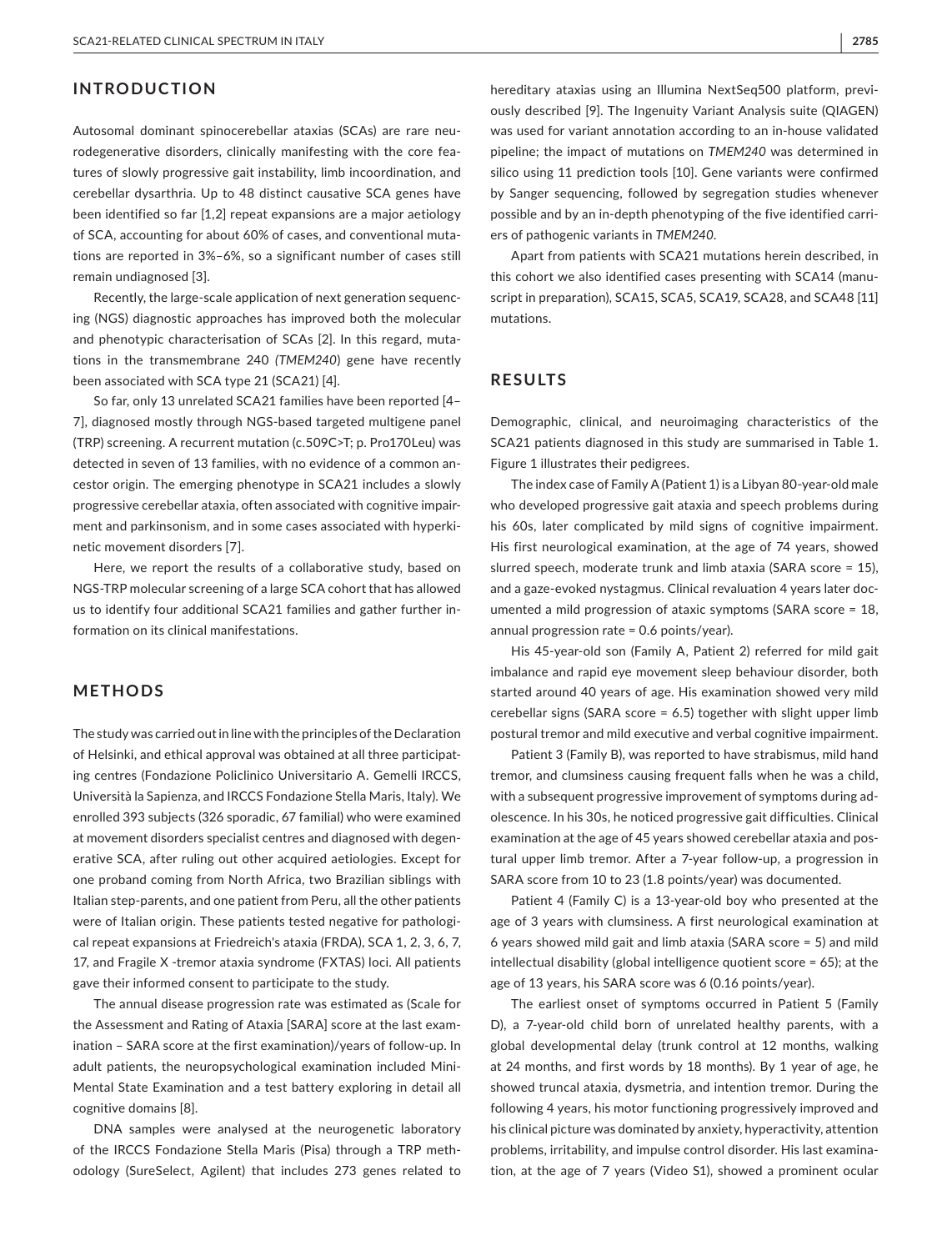**TABLE 1** Demographics and main diagnostic features of SCA21 patients

| Family                  | А                       |                          | B                        | $\mathsf{C}$             | D                          |
|-------------------------|-------------------------|--------------------------|--------------------------|--------------------------|----------------------------|
| Patient                 | $I-1$                   | $II-2$                   | $II-3$                   | $II-4$                   | $II-5$                     |
| Sex                     | M                       | M                        | M                        | M                        | M                          |
| Origin                  | Libya                   | Libya                    | Italy                    | Italy                    | Italy                      |
| Age of onset, years     | 62                      | 40                       | 30                       | 3                        | $\mathsf O$                |
| Age at diagnosis, years | 79                      | 46                       | 52                       | 12                       | $\overline{7}$             |
| Symptom of onset        | GA                      | <b>GA</b>                | GA                       | Clumsiness               | <b>DD</b>                  |
| Gait ataxia             | $^{+++}$                | $\! + \!\!\!\!$          | $++$                     | $^{++}$                  | $^{++}$                    |
| Dysarthria              | $^{++}$                 | $^{+}$                   | $\overline{\phantom{m}}$ | $\overline{\phantom{0}}$ | $\overline{a}$             |
| Hypokinetic signs       |                         | $\overline{\phantom{m}}$ |                          |                          |                            |
| Hyperkinetic signs      |                         | $\overline{\phantom{0}}$ |                          |                          | $+(DY)$                    |
| Ocular findings         | Ny                      | <b>Ny</b>                | <b>HS</b>                | <b>HS</b>                | OP                         |
| Tremor                  |                         | + (postural)             | + (postural)             | + (intention)            | + (intention and postural) |
| Psychomotor delay       |                         | $\overline{\phantom{m}}$ |                          | $^{+}$                   | $^{++}$                    |
| Cognitive decline       | $^{++}$                 | $^{+}$                   | $+$                      | $\overline{\phantom{a}}$ | $\overline{\phantom{a}}$   |
| SARA at first visit     | 15                      | 6.5                      | 10                       | 5                        | n.d.                       |
| SARA at last visit      | 18                      | 6.5                      | 23                       | 6                        | n.d.                       |
| Timespan of FU          | 4 years                 | $\overline{\phantom{a}}$ | 7 years                  | 7 years                  | 6 years                    |
| Progression rate        | $0.6$ /year             | $\overline{\phantom{a}}$ | $0.8$ /year              | $0.16$ /year             | -                          |
| Neuroimaging            | CA                      | n.d.                     | CA                       | CA                       | <b>DM</b>                  |
| Behaviour disorder      |                         |                          |                          | $^{+}$                   | $^{++}$                    |
| Others                  |                         | REM-BD                   | Strabismus               | Hearing loss             |                            |
| Mutation                | c.509C>T<br>p.Pro170Leu | c.509C>T<br>p.Pro170Leu  | c.509C>T<br>p.Pro170Leu  | c.239C > T<br>p.Thr80Met | c.196G>A<br>p.Gly66Arg     |

Abbreviations: –, not present; +, mild; ++, moderate; +++, severe; CA, cerebellar atrophy; DY, dystonia; FU, follow-up; GA, gait ataxia; HS, hypermetric saccades; ID, developmental delay; M, male; n.d., not determined; Ny, nystagmus; OP, Opsoclonus; REM-BD, REM sleep-behavior disorder; SARA, Scale for the Assessment and Rating of Ataxia.



**FIGURE 1** Family trees of Families A, B, C, and D are displayed. Numbers indicate patients as listed in the text. Black arrows indicate probands

movement disorder characterised by opsoclonus, associated with slight appendicular ataxia and distal dystonic posturing of the hands associated with jerky movements when arms were held extended.

Overall, in all our probands brain magnetic resonance imaging (MRI) showed cerebellar atrophy, more pronounced in the vermis (Figure 2); moreover, a brain MRI performed at 2 years of age in Patient 5 displayed signs of delayed myelination (not shown).

Three previously described pathogenic missense mutations in *TMEM240* were detected in the four unrelated SCA families of this study: c.509C>T (p. Pro170Leu), c.239C>T (p. Thr80Met), and

c.196G>A (p. Gly66Arg). Family segregation studies indicated that c.196G>A occurred as a de novo event in Patient 5, whereas they could not be performed for Patient 4 to confirm the sporadic occurrence of the c.239C>T variant.

## **DISCUSSION**

We report five novel SCA21 cases belonging to three Italian and one Libyan family. Overall, 17 families from Europe, Asia, Africa, and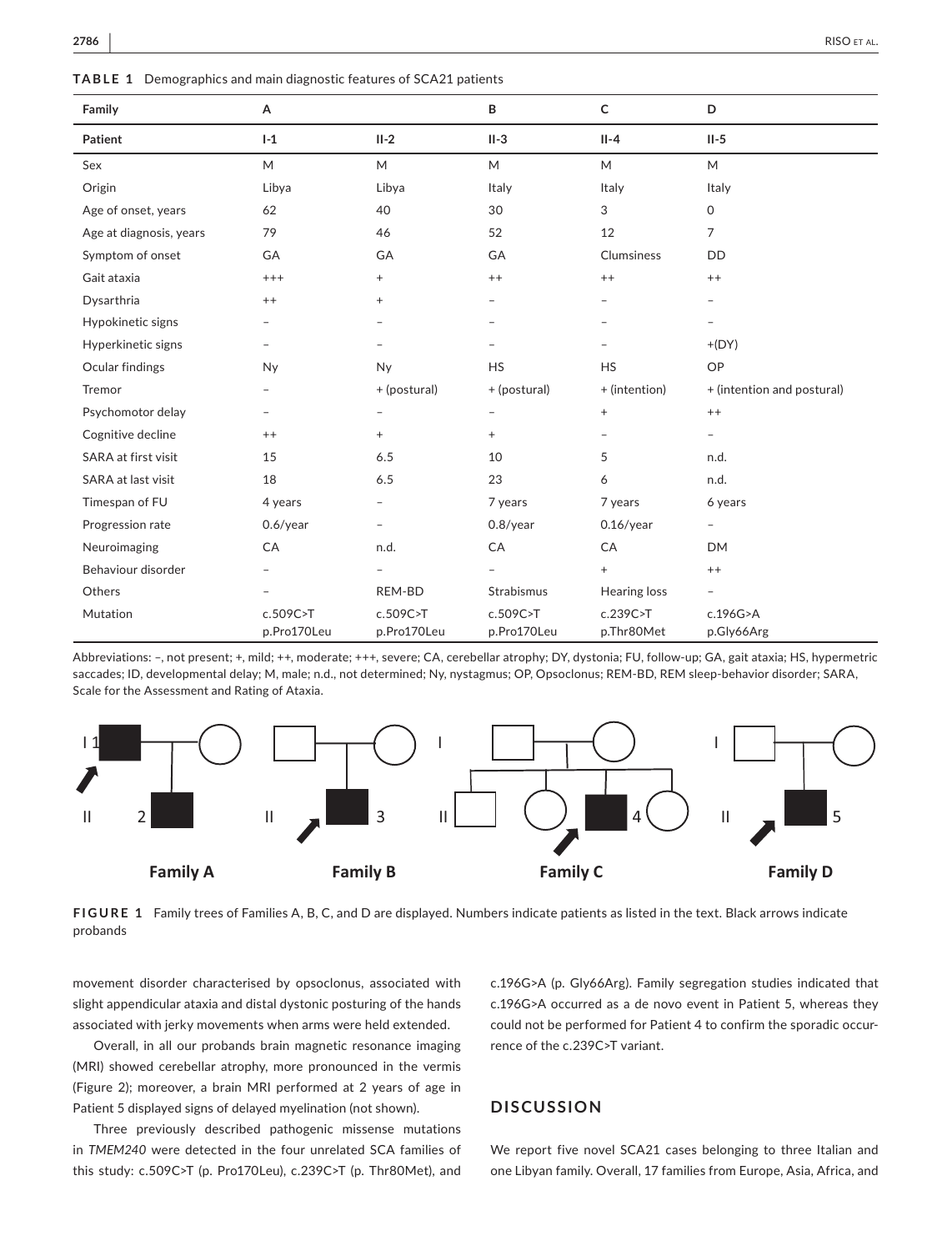

**FIGURE 2** T1-weighted, sagittal brain magnetic resonance imaging sequence of Patient 1, showing cerebellar atrophy (red arrow) as the main common neuroimaging finding in our spinocerebellar ataxia 21 cohort [Colour figure can be viewed at [wileyonlinelibrary.com](www.wileyonlinelibrary.com)]

South America have been described, indicating that SCA21 occurs worldwide.

Regarding the clinical presentation of SCA21, various reports expanded its phenotypic spectrum from the initial report [4] including various movement disorders, neuropsychiatric symptoms, and childhood onset forms [5–7] A recent review of SCA21 case series [7] has pointed out that the disease course of childhood cases is characterised by a temporary improvement of the neurological symptoms during the first 5–10 years of life, and then becomes a slowly progressive ataxia during adulthood. Accordingly, in our Cases 3 and 5, a clear improvement was evident from a motor standpoint during childhood.

Our data confirm the wide heterogeneity of SCA21 and its variable age of onset; two of five patients showed a very early onset (<3 years), whereas symptoms occurred during adulthood in the other three cases. All patients manifested with a prevalent cerebellar motor phenotype and related ocular abnormalities (illustrated in Table 1), either associated with cognitive delay or cerebellar cognitive affected syndrome (CCAS), depending on the disease onset (infantile or adult, respectively). The occurrence of CCAS in SCA21 was first reported by Braga-Neto et al. [12]; similar dysexecutive cognitive symptoms were detected by neuropsychological assessment in our Patients 1 and 2. Moreover, as previously described in early onset SCA21 patients [6,7] both Patients 4 and 5 showed a developmental cognitive defect and severe impairment in emotions and affective control.

In line with current literature [4–7] we observed a relatively benign course of cerebellar symptoms in SCA21, with a slow progression of ataxia in late onset and a relative stability in early onset cases. Conversely, only Patient 5 in our SCA21 cohort manifested mild extrapyramidal symptoms, mainly consisting of slight dystonic posturing of the hands (Video S1).

All brain MRI available of our adult or adolescent patients showed cerebellar atrophy, more pronounced in the vermis; of note, Patient 5, on whom brain MRI was performed at 2 years, displayed signs of delayed myelination, which represents a novel described feature in SCA21.

All detected pathogenic variants reported in this study have already been described previously; our results confirm that c.509C>T (p.Pro170Leu) is a mutational hot spot in *TMEM240*. Interestingly, regarding the missense variant c.196G>A, the two siblings who were carriers of the same mutation originally described [7] manifested with important neuropsychiatric disorders, similarly to our Patient 5, thus suggesting a possible genotype–phenotype correlation for this particular mutation.

*TMEM240* encodes a transmembrane protein of unknown function; recently, it has been shown [13] that its product is expressed in the whole mouse and human brain and is localised in all the afferents fibres projecting to Purkinje cells and in glutamatergic synaptic terminals, suggesting a probable primary role of TMEM240 protein in the whole cerebellar network and thus explaining the motor, cognitive, and social impairment of SCA21 patients.

In conclusion, we described four additional SCA21 families, documenting the presence of this mutation also in Italy and in North Africa. Our study also confirms that patients with early onset cerebellar ataxias associated with mental delay and behavioural problems and with adult onset slowly progressive degenerative cerebellar ataxias associated with CCAS, with or without extrapyramidal features, should be screened for SCA21 mutations.

#### **ACKNOWLEDGMENTS**

S.R. received a fellowship partially granted by the nonprofit organization Associazione Italiana Vivere la Paraparesi Spastica. The molecular studies in Pisa were partially supported by the Italian Ministry of Health, Ricerca Finalizzata RF-2016-02361610 (to F.M.S.) and the E-Rare-3 Joint Transnational Call grant PREPARE (Ministry of Health Project 3398 to F.M.S.). We acknowledge Dr. Anna Maino for revision of the English manuscript.

#### **CONFLICT OF INTEREST**

S.R. received a fellowship partially granted by the nonprofit organization Associazione Italiana Vivere la Paraparesi Spastica. F.M.S. received funds from the E-Rare-3 Joint Transnational Call grant PREPARE (Ministry of Health Project 3398) and from the Italian Ministry of Health, Ricerca Finalizzata RF-2016–02361610.

#### **AUTHOR CONTRIBUTIONS**

**Vittorio Riso:** data curation (equal), formal analysis (equal), writing– original draft (equal). **Daniele Galatolo:** formal analysis (equal), methodology (equal). **Melissa Barghigiani:** formal analysis (equal), validation (equal). **Serena Galosi:** data curation (equal), writing– review & editing (equal). **Alessandra Tessa:** methodology (equal), supervision (equal). **Ivana Ricca:** data curation (equal), formal analysis (equal). **Salvatore Rossi:** data curation (equal), writing–review & editing (equal). **Caterina Caputi:** investigation (equal), visualisation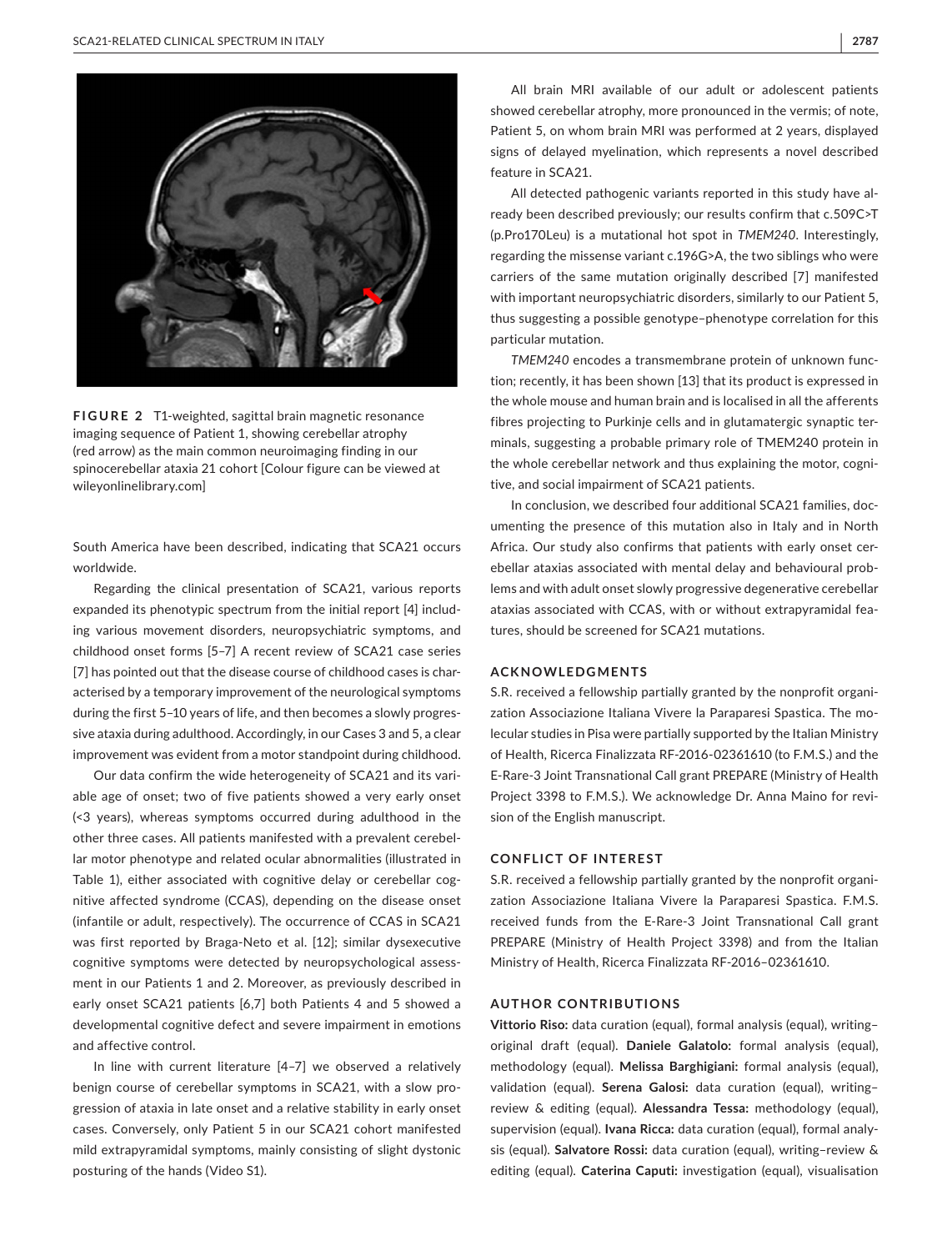(equal). **Ettore Cioffi:** data curation (equal), investigation (equal). **Vincenzo Leuzzi:** conceptualisation (equal), writing–review & editing (equal). **Carlo Casali:** conceptualisation (equal), supervision (equal). **Filippo M. Santorelli:** conceptualisation (equal), supervision (equal), writing–review & editing (equal). **Gabriella Silvestri:** conceptualisation (equal), writing–review & editing, supervision (equal).

#### **DATA AVAILABILITY STATEMENT**

The data that support the findings of this study are available upon request from the corresponding authors.

#### **ORCID**

*Vittorio Riso* <https://orcid.org/0000-0002-8361-2445> *Filippo M. Santorelli* <https://orcid.org/0000-0002-1359-9062> Gabriella Silvestri<sup>D</sup> <https://orcid.org/0000-0002-1950-1468>

#### **REFERENCES**

- 1. Durr A. Autosomal dominant cerebellar ataxias: polyglutamine expansions and beyond. *Lancet Neurol*. 2010;9:885-894. [https://doi.](https://doi.org/10.1016/S1474-4422(10)70183-6) [org/10.1016/S1474-4422\(10\)70183-6](https://doi.org/10.1016/S1474-4422(10)70183-6)
- 2. Klockgether MC, Paulson HL. Spinocerebellar ataxia. *Nat Rev Dis Primers*. 2019;5:24. <https://doi.org/10.1038/s41572-019-0074-3>
- 3. Ruano L, Melo C, Silva MC, Coutinho P. The global epidemiology of hereditary ataxia and spastic paraplegia: a systematic review of prevalence studies. *Neuroepidemiology*. 2014;42:174-183. [https://](https://doi.org/10.1159/000358801) [doi.org/10.1159/000358801](https://doi.org/10.1159/000358801)
- 4. Delplanque J, Devos D, Huin V, et al. TMEM240 mutations cause spinocerebellar ataxia 21 with mental retardation and severe cognitive impairment. *Brain*. 2014;137:2657-2663. [https://doi.](https://doi.org/10.1093/brain/awu202) [org/10.1093/brain/awu202](https://doi.org/10.1093/brain/awu202)
- 5. Zeng S, Zeng J, He M, et al. Spinocerebellar ataxia type 21 exists in the Chinese Han population. *Sci Rep*. 2016;6:19897. [https://doi.](https://doi.org/10.1038/srep19897) [org/10.1038/srep19897](https://doi.org/10.1038/srep19897)
- 6. Yahikozawa H, Miyatake S, Sakai T, et al. A Japanese family of spinocerebellar ataxia type 21: clinical and neuropathological studies. *Cerebellum*. 2018;17:525-530. [https://doi.org/10.1007/s1231](https://doi.org/10.1007/s12311-018-0941-6) [1-018-0941-6](https://doi.org/10.1007/s12311-018-0941-6)
- 7. Traschütz A, van Gaalen J, Oosterloo M, et al. The movement disorder spectrum of SCA21 (ATX-TMEM240): 3 novel families and systematic review of the literature. *Parkinsonism Relat Disord*. 2019;62:215- 220. <https://doi.org/10.1016/j.parkreldis.2018.11.027>
- 8. Carlesimo GA, Caltagirone C, Gainotti G. Group for the standardization of the mental deterioration battery. The mental deterioration battery. *Eur Neurol*. 1996;36:378-384. [https://doi.](https://doi.org/10.1159/000117297) [org/10.1159/000117297](https://doi.org/10.1159/000117297)
- 9. Ricca I, Morani F, Bacci GM, et al. Clinical and molecular studies in two new cases of ARSACS. *Neurogenetics*. 2019;20:45. [https://doi.](https://doi.org/10.1007/s10048-019-00564-7) [org/10.1007/s10048-019-00564-7](https://doi.org/10.1007/s10048-019-00564-7)
- 10. D'Amore A, Tessa A, Casali C, et al. Next generation molecular diagnosis of Hereditary Spastic Paraplegias: an Italian crosssectional study. *Front Neurol*. 2018;9:981. [https://doi.org/10.3389/](https://doi.org/10.3389/fneur.2018.00981) [fneur.2018.00981](https://doi.org/10.3389/fneur.2018.00981)
- 11. Lieto M, Riso V, Galatolo D, et al. The complex phenotype of spinocerebellar ataxia type 48 in eight unrelated Italian families. *Eur J Neurol*. 2020;27(3):498-505. <https://doi.org/10.1111/ene.14094>
- 12. Braga-Neto P, Pedroso J, Barsottini O, Schmahmann JD. Cognition in SCA21 reflects developmental and adult onset cerebellar cognitive affective syndrome. *Brain*. 2015;138(Pt 7):e364. [https://doi.](https://doi.org/10.1093/brain/awu382) [org/10.1093/brain/awu382](https://doi.org/10.1093/brain/awu382)
- 13. Homa M, Loyens A, Eddarkaoui S. The TMEM240 protein, mutated in SCA21, is expressed in Purkinje cells and synaptic terminals. *Cerebellum*. 2020;19(3):358-369. [https://doi.org/10.1007/s12311-](https://doi.org/10.1007/s12311-020-01112-y) [020-01112-y](https://doi.org/10.1007/s12311-020-01112-y)

#### **SUPPORTING INFORMATION**

Additional supporting information may be found online in the Supporting Information section.

**How to cite this article:** Riso V, Galatolo D, Barghigiani M, et al. A next generation sequencing-based analysis of a large cohort of ataxic patients refines the clinical spectrum associated with spinocerebellar ataxia 21. *Eur J Neurol*. 2021;28:2784–2788. <https://doi.org/10.1111/ene.14868>